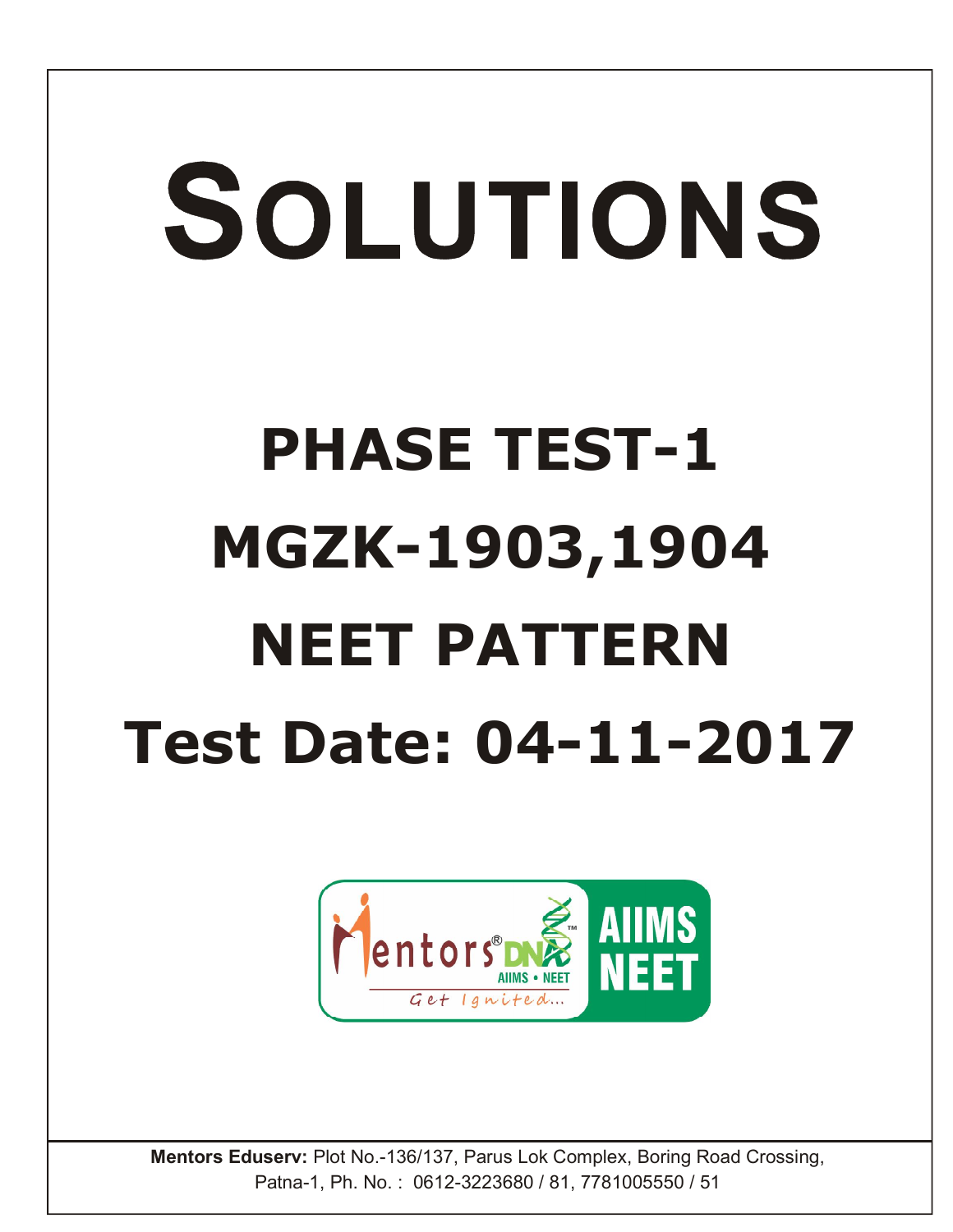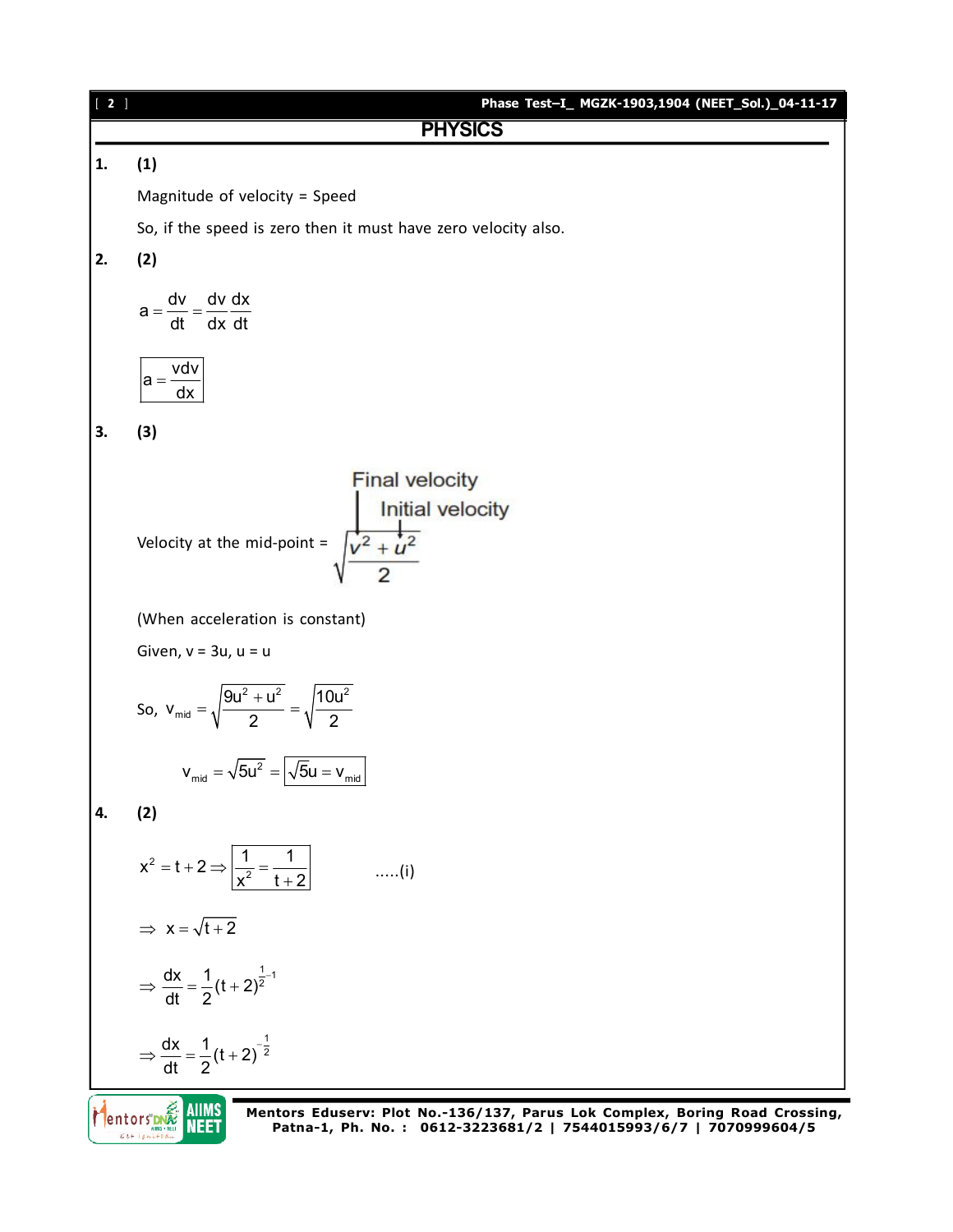

**Mentors Eduserv: Plot No.-136/137, Parus Lok Complex, Boring Road Crossing, Patna-1, Ph. No. : 0612-3223681/2 | 7544015993/6/7 | 7070999604/5**

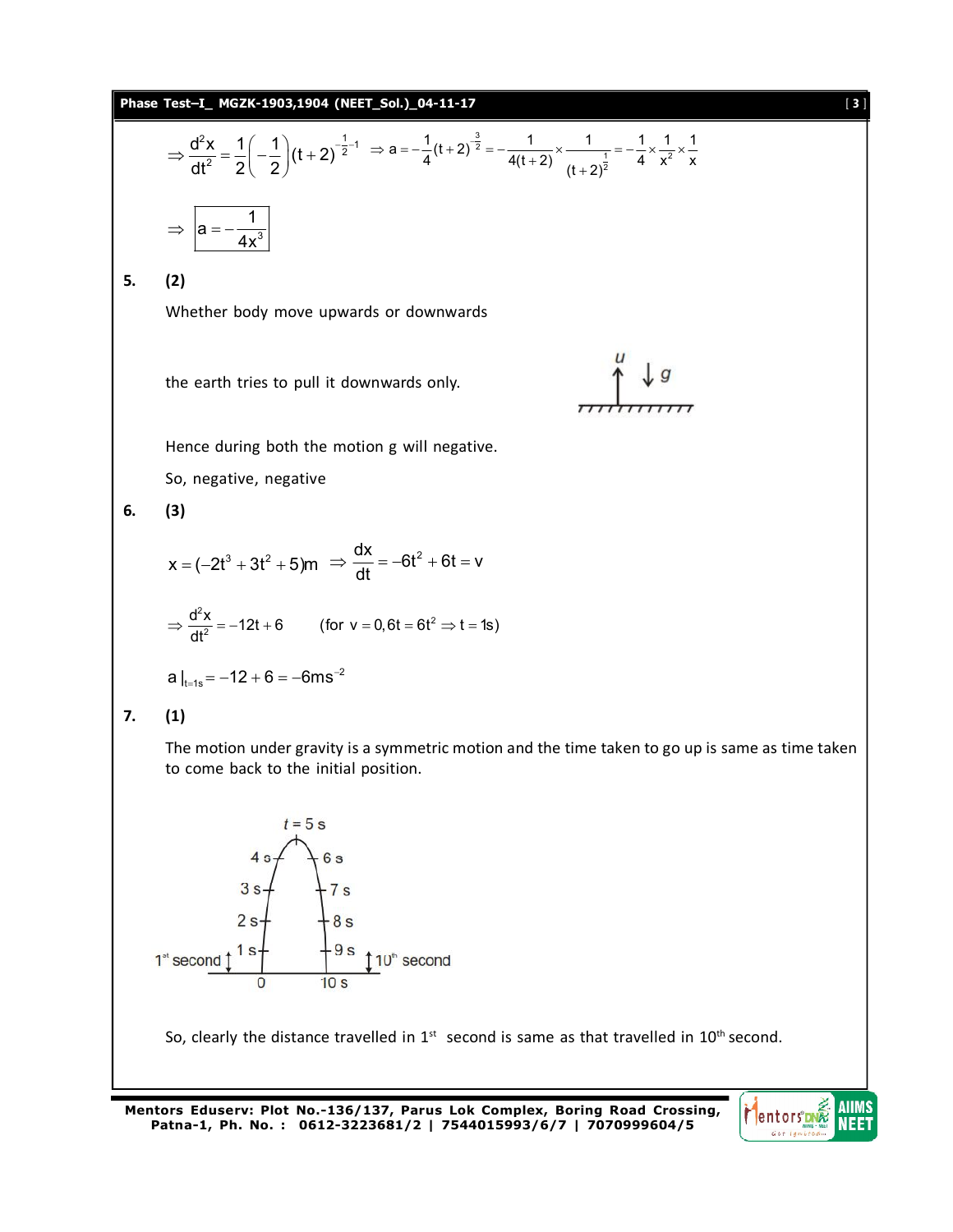## [ **4** ] **Phase Test–I\_ MGZK-1903,1904 (NEET\_Sol.)\_04-11-17**

## **8. (2)**

 $u = 0, a = 2$  ms<sup>-2</sup>

The velocity of object after one second

$$
v = u + at
$$
  $s = \frac{1}{2} \times 2 \times 1^2 = 1m$ 

 $\Rightarrow$   $|v = 2ms^{-1}$ 

Now after separating from the balloon it will move under the effect of gravity alone

$$
-h = vt - \frac{1}{2} \times 9.8 \times t^2
$$

$$
\Rightarrow -1 = 2t - 4.9t^2
$$

$$
\Rightarrow 4.9t^2 - 2t - 1 = 0
$$

$$
\Rightarrow \boxed{t = 0.7s}
$$

$$
9. (3)
$$

$$
2T = \frac{2u}{g} \Rightarrow 2 = \frac{u}{9.8} \Rightarrow u = 19.6
$$

$$
H = \frac{u^2}{2g} = \frac{19.6 \times 19.6}{2 \times 9.8}
$$

 $\Rightarrow$  H = 19.6 m

Mentors DNA AIIMS  $Gt+14$ 

**Mentors Eduserv: Plot No.-136/137, Parus Lok Complex, Boring Road Crossing, Patna-1, Ph. No. : 0612-3223681/2 | 7544015993/6/7 | 7070999604/5**

 $T = 2s$  $V = 0$ 

 $H$ 

 $2s$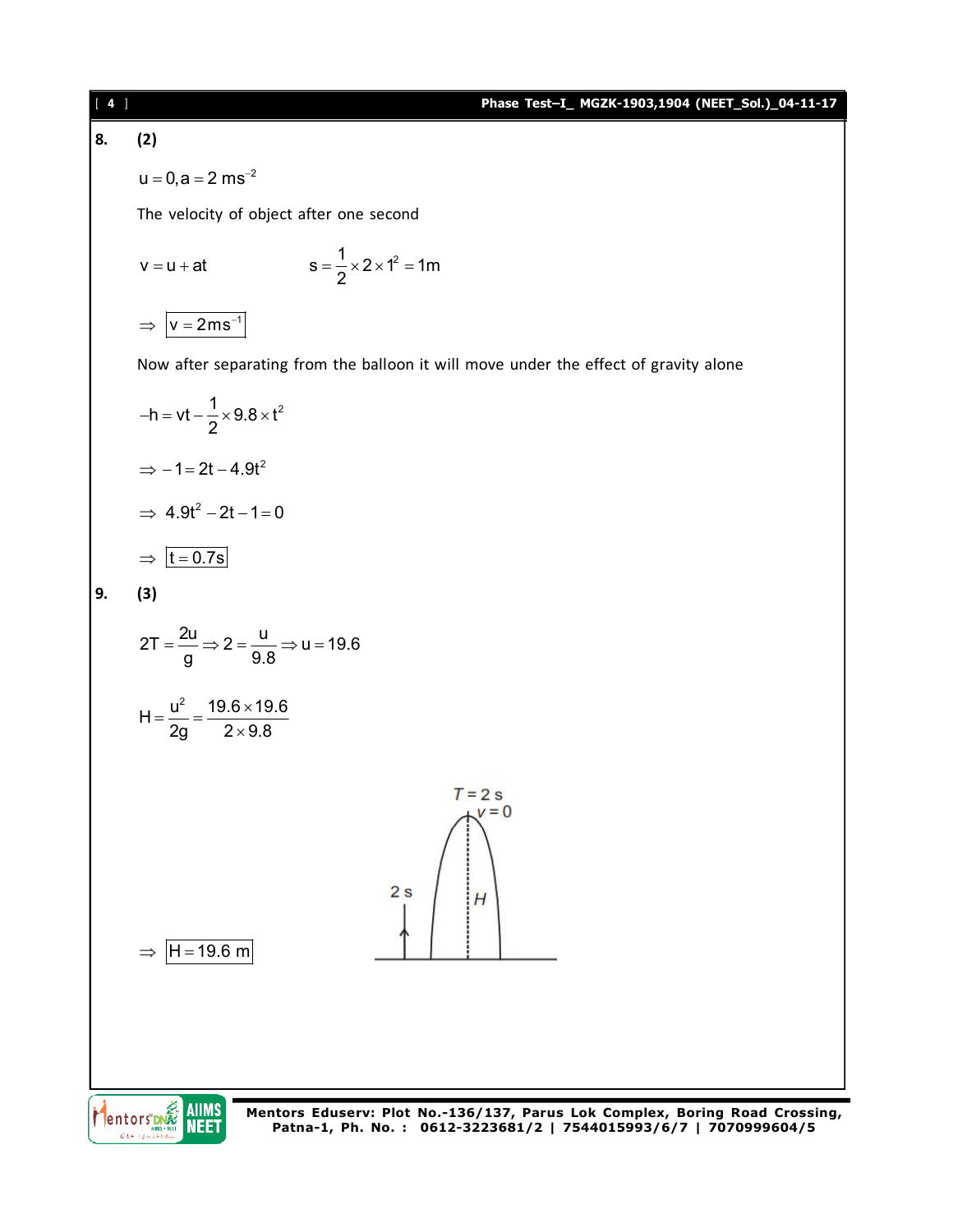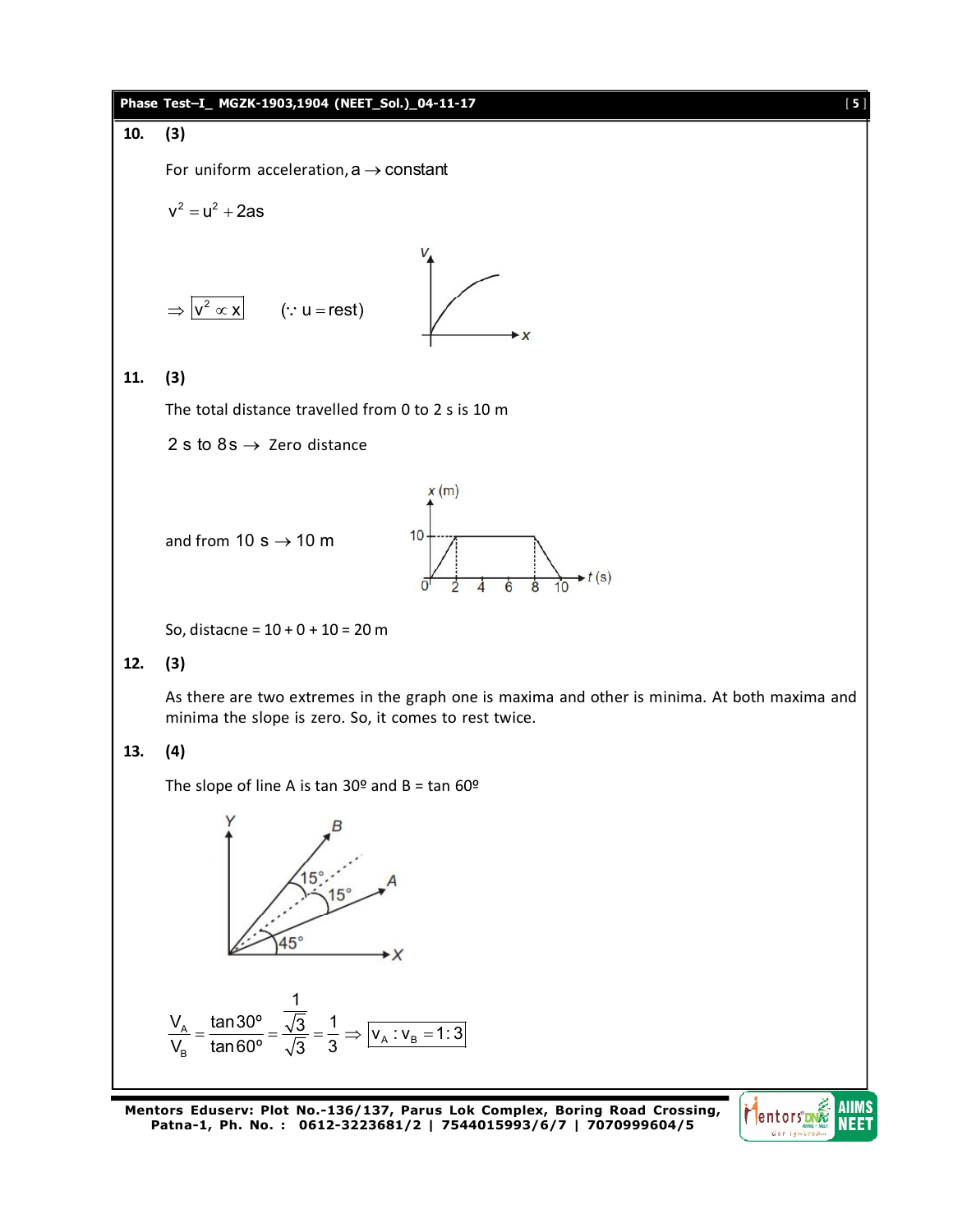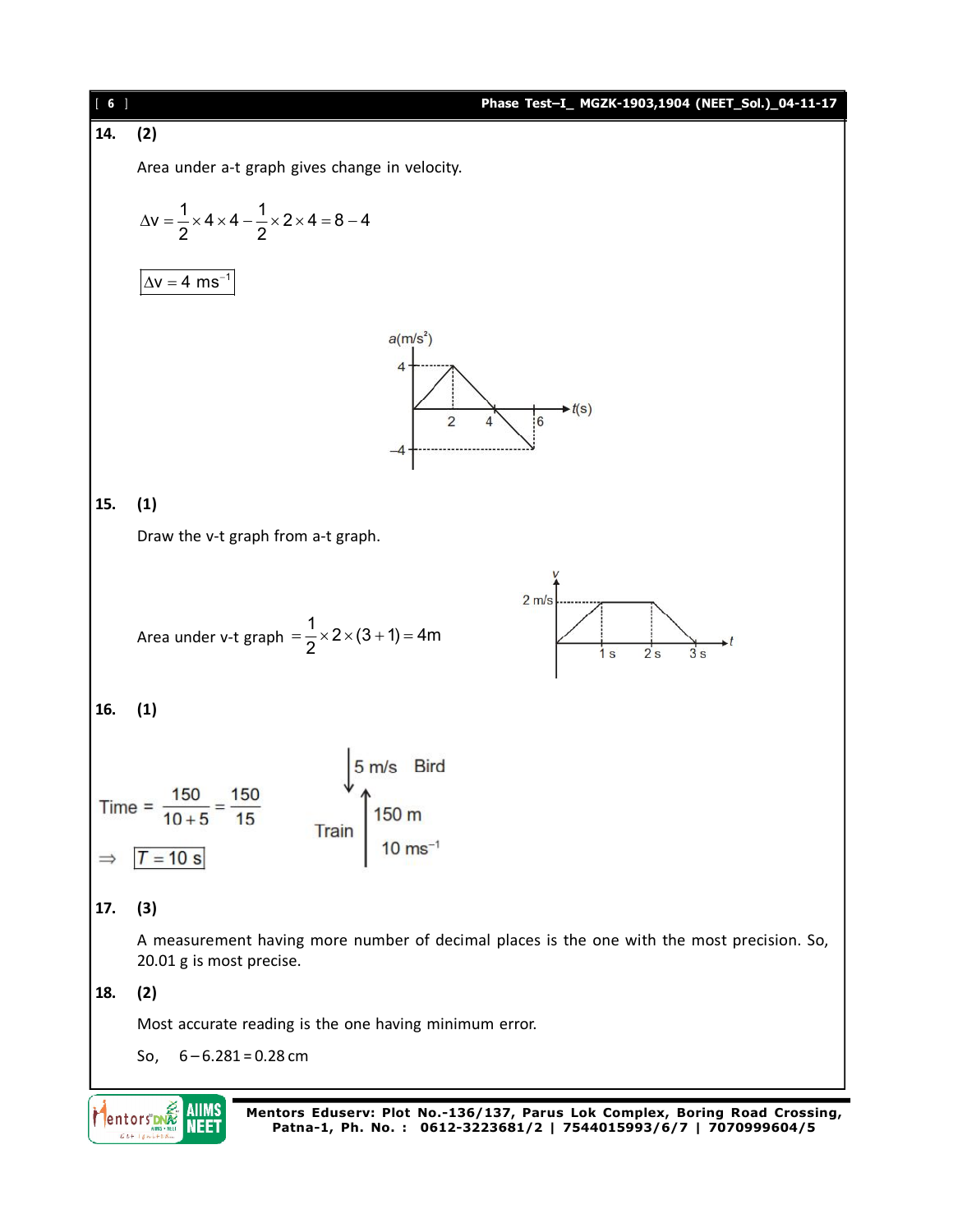

**Patna-1, Ph. No. : 0612-3223681/2 | 7544015993/6/7 | 7070999604/5**

**AIIMS Mentors** NEET  $C + I$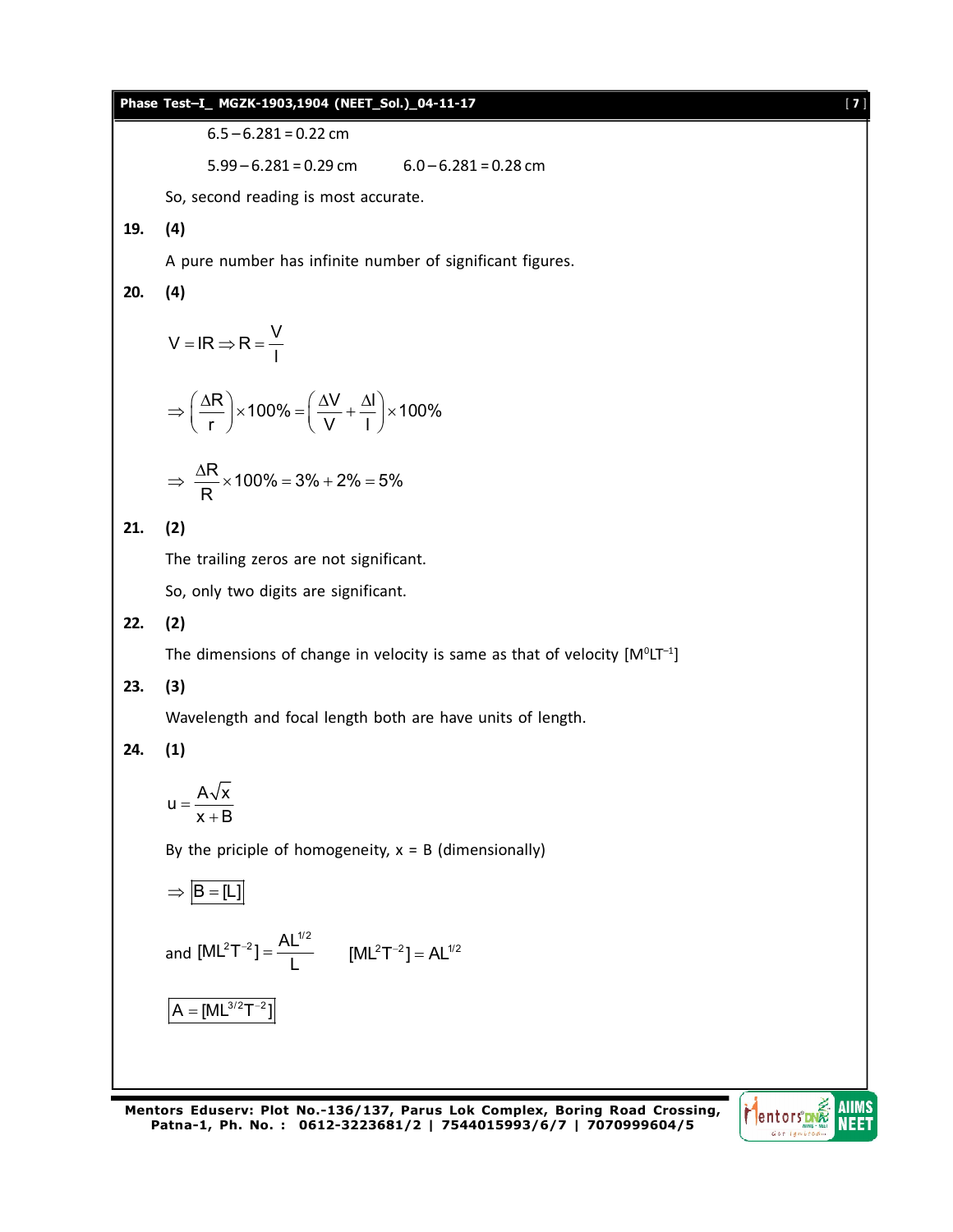| $[ 8 ]$                                                       |                                                                                                 | Phase Test-I_ MGZK-1903,1904 (NEET_Sol.)_04-11-17                                                                                               |  |  |  |  |  |  |  |
|---------------------------------------------------------------|-------------------------------------------------------------------------------------------------|-------------------------------------------------------------------------------------------------------------------------------------------------|--|--|--|--|--|--|--|
| 25.                                                           | (3)                                                                                             |                                                                                                                                                 |  |  |  |  |  |  |  |
|                                                               | Sped of light $C = \frac{1}{\sqrt{\mu_0 \epsilon_0}} \Rightarrow C = (\mu_0 \epsilon_0)^{-1/2}$ |                                                                                                                                                 |  |  |  |  |  |  |  |
|                                                               | So dimensional formula of $(\mu_0 \varepsilon_0)^{-1/2}$                                        |                                                                                                                                                 |  |  |  |  |  |  |  |
| 26.                                                           | (3)                                                                                             |                                                                                                                                                 |  |  |  |  |  |  |  |
|                                                               | $\left(P+\frac{a}{V^2}\right)=b\frac{\theta}{V}$                                                |                                                                                                                                                 |  |  |  |  |  |  |  |
|                                                               | Dimensionally                                                                                   |                                                                                                                                                 |  |  |  |  |  |  |  |
|                                                               | $P = \frac{a}{\sqrt{2}}$                                                                        |                                                                                                                                                 |  |  |  |  |  |  |  |
| $ML^{-1}T^{-2} \times L^6 = a \Rightarrow  a = [ML^5T^{-2}] $ |                                                                                                 |                                                                                                                                                 |  |  |  |  |  |  |  |
| 27.                                                           | (3)                                                                                             |                                                                                                                                                 |  |  |  |  |  |  |  |
|                                                               |                                                                                                 | $R = \frac{V}{I} = \frac{W / q}{I} = \frac{W}{I^2 t}$ $R = \frac{ML^2 T^{-2}}{I^2 T} \Rightarrow [ML^2 T^{-3} I^{-2}]$                          |  |  |  |  |  |  |  |
|                                                               | $R = [ML^2T^{-3}l^{-2}]$                                                                        |                                                                                                                                                 |  |  |  |  |  |  |  |
| 28.                                                           | (2)                                                                                             |                                                                                                                                                 |  |  |  |  |  |  |  |
|                                                               | $G = [E^a \ d^b \ P^c]$                                                                         | $E = [ML^2T^{-2}]$                                                                                                                              |  |  |  |  |  |  |  |
|                                                               | $d = [ML^{-3}]$                                                                                 | $P = [ML^2T^{-3}]$                                                                                                                              |  |  |  |  |  |  |  |
|                                                               | $G = [M^{-1}L^{3}T^{-2}]$                                                                       | $[M^{-1}L^{3}T^{-2}] = [ML^{2}T^{-2}]^{a}[ML^{-3}]^{b}[ML^{2}T^{-3}]^{c}$                                                                       |  |  |  |  |  |  |  |
|                                                               | $a + b + c = -1$                                                                                |                                                                                                                                                 |  |  |  |  |  |  |  |
|                                                               | $2a - 3b + 2c = 3$                                                                              | $-2a-3c=-2 \Rightarrow 2a+3c=2$                                                                                                                 |  |  |  |  |  |  |  |
|                                                               | On solving,                                                                                     |                                                                                                                                                 |  |  |  |  |  |  |  |
|                                                               | $a = -2$                                                                                        |                                                                                                                                                 |  |  |  |  |  |  |  |
|                                                               | $b = -1$<br>$c = 2$                                                                             |                                                                                                                                                 |  |  |  |  |  |  |  |
|                                                               |                                                                                                 |                                                                                                                                                 |  |  |  |  |  |  |  |
|                                                               | So $ G = [E^{-2}d^{-1}P^2]$                                                                     |                                                                                                                                                 |  |  |  |  |  |  |  |
|                                                               | AIIMS<br><b>Flentors DNA</b><br>NEET                                                            | Mentors Eduserv: Plot No.-136/137, Parus Lok Complex, Boring Road Crossing,<br>Patna-1, Ph. No.: 0612-3223681/2   7544015993/6/7   7070999604/5 |  |  |  |  |  |  |  |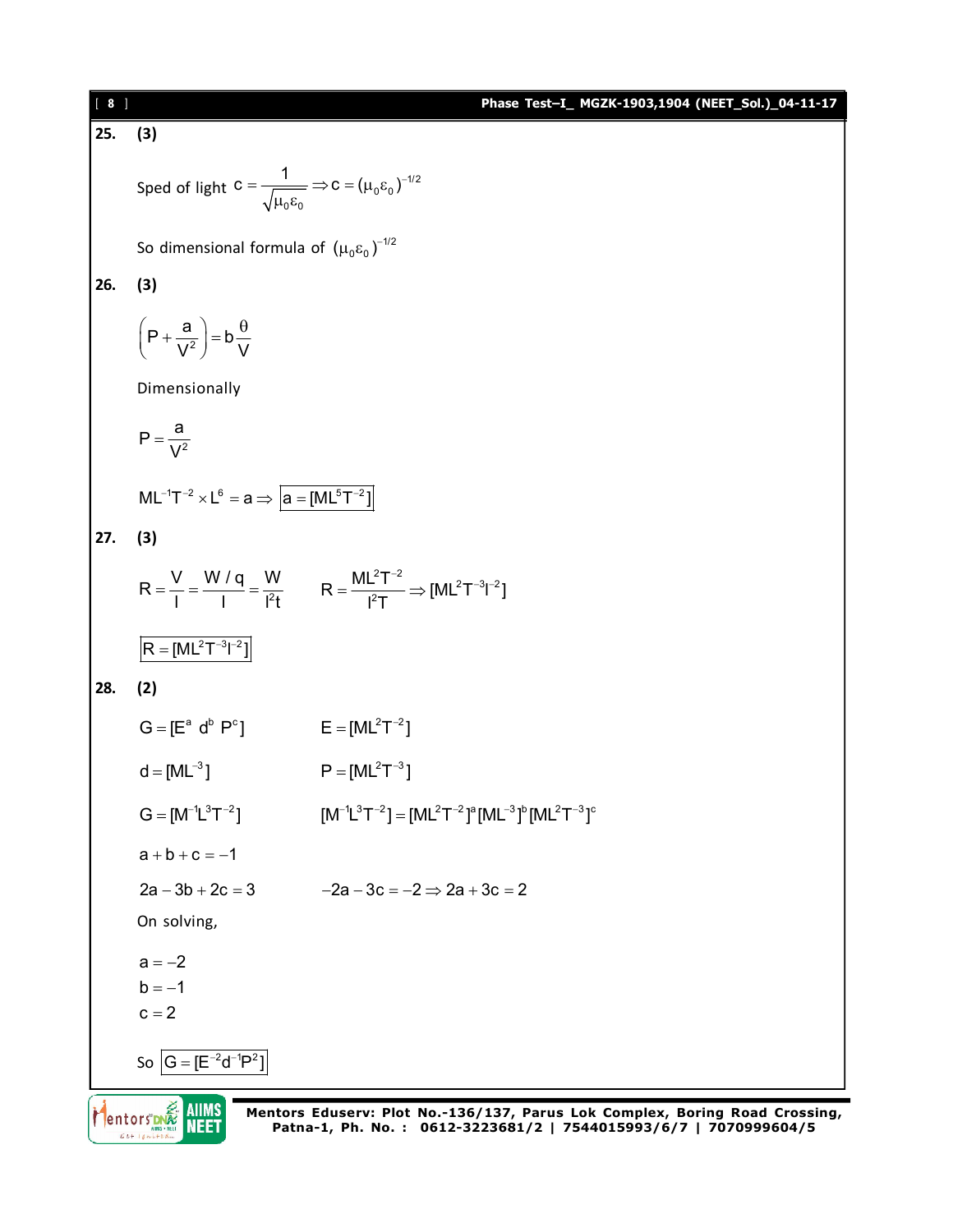## **Phase Test–I\_ MGZK-1903,1904 (NEET\_Sol.)\_04-11-17** [ **9** ]

29. (1)  
\n
$$
KE = \frac{1}{2}MV^2
$$
\n
$$
\Rightarrow \frac{\Delta K}{K} \times 100\% = \frac{\Delta M}{M} \times 100\% + \frac{2\Delta V}{V} \times 100\% = 2\% + 2 \times 3\%
$$
\n
$$
\Rightarrow \frac{\Delta K}{K} \times 100\% = 8\%
$$
\n30. (3)  
\nVolume of sphere =  $\frac{4}{3}\pi R^3$   
\n
$$
\Rightarrow \frac{\Delta V}{V} \times 100\% = 3 \times \frac{\Delta R}{R} \times 100\% = 3 \times 2\%
$$
\n
$$
\Rightarrow \frac{\Delta V}{V} \times 100\% = 6\%
$$
\n31. (1)  
\n
$$
\frac{L}{R} = Time
$$
\n32. (2)  
\n
$$
v = at + \frac{b}{t+c}
$$
\nBy the principle of homogeneity  
\n
$$
c = t = [T]
$$
\nat =  $v \Rightarrow a = [LT^{-2}]$   
\n
$$
\frac{b}{T} = LT^{-1} \Rightarrow b = [L]
$$

**Mentors Eduserv: Plot No.-136/137, Parus Lok Complex, Boring Road Crossing, Patna-1, Ph. No. : 0612-3223681/2 | 7544015993/6/7 | 7070999604/5**

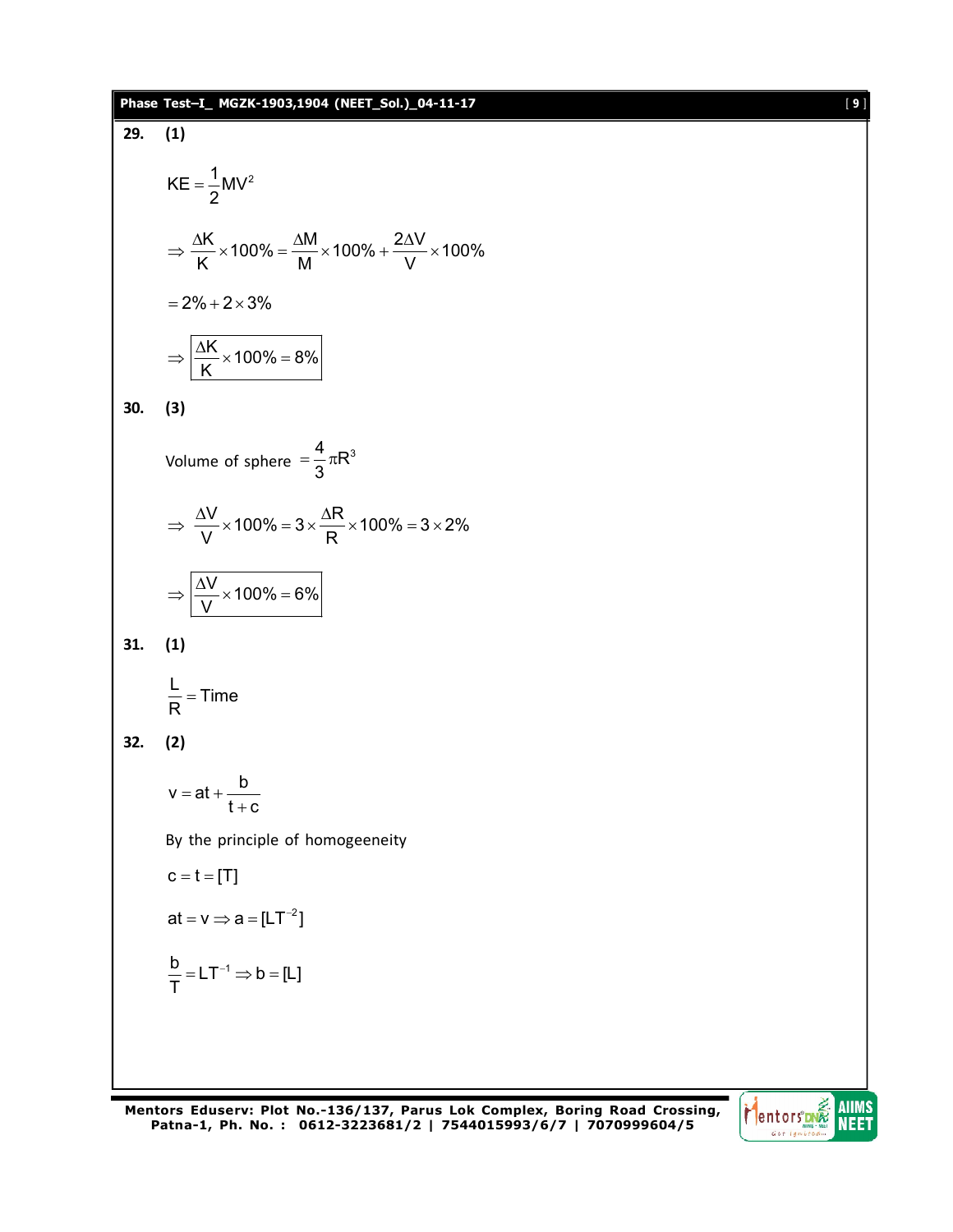| $[10]$ | Phase Test-I_ MGZK-1903,1904 (NEET_Sol.)_04-11-17                                                                                                           |  |  |  |  |  |  |  |  |  |
|--------|-------------------------------------------------------------------------------------------------------------------------------------------------------------|--|--|--|--|--|--|--|--|--|
| 33.    | (1)                                                                                                                                                         |  |  |  |  |  |  |  |  |  |
|        | $\vec{A} = 2\hat{i} + 4\hat{j} - 5\hat{k}$ : $ \vec{A}  = \sqrt{(2)^2 + (4)^2 + (-5)^2} = \sqrt{45}$                                                        |  |  |  |  |  |  |  |  |  |
|        | $\cos \alpha = \frac{2}{\sqrt{45}}$ , $\cos \beta = \frac{4}{\sqrt{45}}$ , $\cos \gamma = \frac{-5}{\sqrt{45}}$                                             |  |  |  |  |  |  |  |  |  |
| 34.    | (2)                                                                                                                                                         |  |  |  |  |  |  |  |  |  |
|        | $\vec{A} = \hat{i} + \hat{j} \implies  A  = \sqrt{1^2 + 1^2} = \sqrt{2}$                                                                                    |  |  |  |  |  |  |  |  |  |
|        | $\cos\alpha = \frac{A_x}{ A } = \frac{1}{\sqrt{2}} = \cos 45^\circ$ : $\alpha = 45^\circ$                                                                   |  |  |  |  |  |  |  |  |  |
| 35.    | (1)                                                                                                                                                         |  |  |  |  |  |  |  |  |  |
|        | $\vec{P}_1 = m v \sin \theta \hat{i} - m v \cos \theta \hat{j}$                                                                                             |  |  |  |  |  |  |  |  |  |
|        | and $\vec{P}_2 = m v \sin \theta \hat{i} + m v \cos \theta \hat{j}$                                                                                         |  |  |  |  |  |  |  |  |  |
|        | So change in momentum                                                                                                                                       |  |  |  |  |  |  |  |  |  |
|        | $\overrightarrow{\Delta P} = \overrightarrow{P}_2 - \overrightarrow{P}_1 = 2m$ v cos $\theta$ $\hat{j}$ , $ \Delta \overrightarrow{P}  = 2m$ v cos $\theta$ |  |  |  |  |  |  |  |  |  |
| 36.    | (1)                                                                                                                                                         |  |  |  |  |  |  |  |  |  |
| 37.    | (1)                                                                                                                                                         |  |  |  |  |  |  |  |  |  |
|        | Resultant $\vec{R} = \vec{P} + \vec{Q} + \vec{P} - \vec{Q} = 2\vec{P}$                                                                                      |  |  |  |  |  |  |  |  |  |
|        | The angle between $\vec{p}$ and $2\vec{p}$ is zero.                                                                                                         |  |  |  |  |  |  |  |  |  |
| 38.    | (3)                                                                                                                                                         |  |  |  |  |  |  |  |  |  |
|        | $\hat{R} = \frac{\vec{R}}{ R } = \frac{\hat{i} + \hat{j}}{\sqrt{1^2 + 1^2}} = \frac{1}{\sqrt{2}}\hat{i} + \frac{1}{\sqrt{2}}\hat{j}$                        |  |  |  |  |  |  |  |  |  |
| 39.    | (3)                                                                                                                                                         |  |  |  |  |  |  |  |  |  |
| 40.    | (4)                                                                                                                                                         |  |  |  |  |  |  |  |  |  |
|        | Displacement, electrical and acceleration are vector quantities.                                                                                            |  |  |  |  |  |  |  |  |  |
| 41.    | (3)                                                                                                                                                         |  |  |  |  |  |  |  |  |  |
|        | $\vec{R} = \vec{A} + \vec{B} = 6\hat{i} + 7\hat{j} + 3\hat{i} + 4\hat{j} = 9\hat{i} + 11\hat{j}$                                                            |  |  |  |  |  |  |  |  |  |
|        | : $ \vec{R}  = \sqrt{9^2 + 11^2} = \sqrt{81 + 121} = \sqrt{202}$                                                                                            |  |  |  |  |  |  |  |  |  |
|        | Mentors Eduserv: Plot No.-136/137, Parus Lok Complex, Boring Road Crossing,<br>Patna-1, Ph. No.: 0612-3223681/2   7544015993/6/7   7070999604/5             |  |  |  |  |  |  |  |  |  |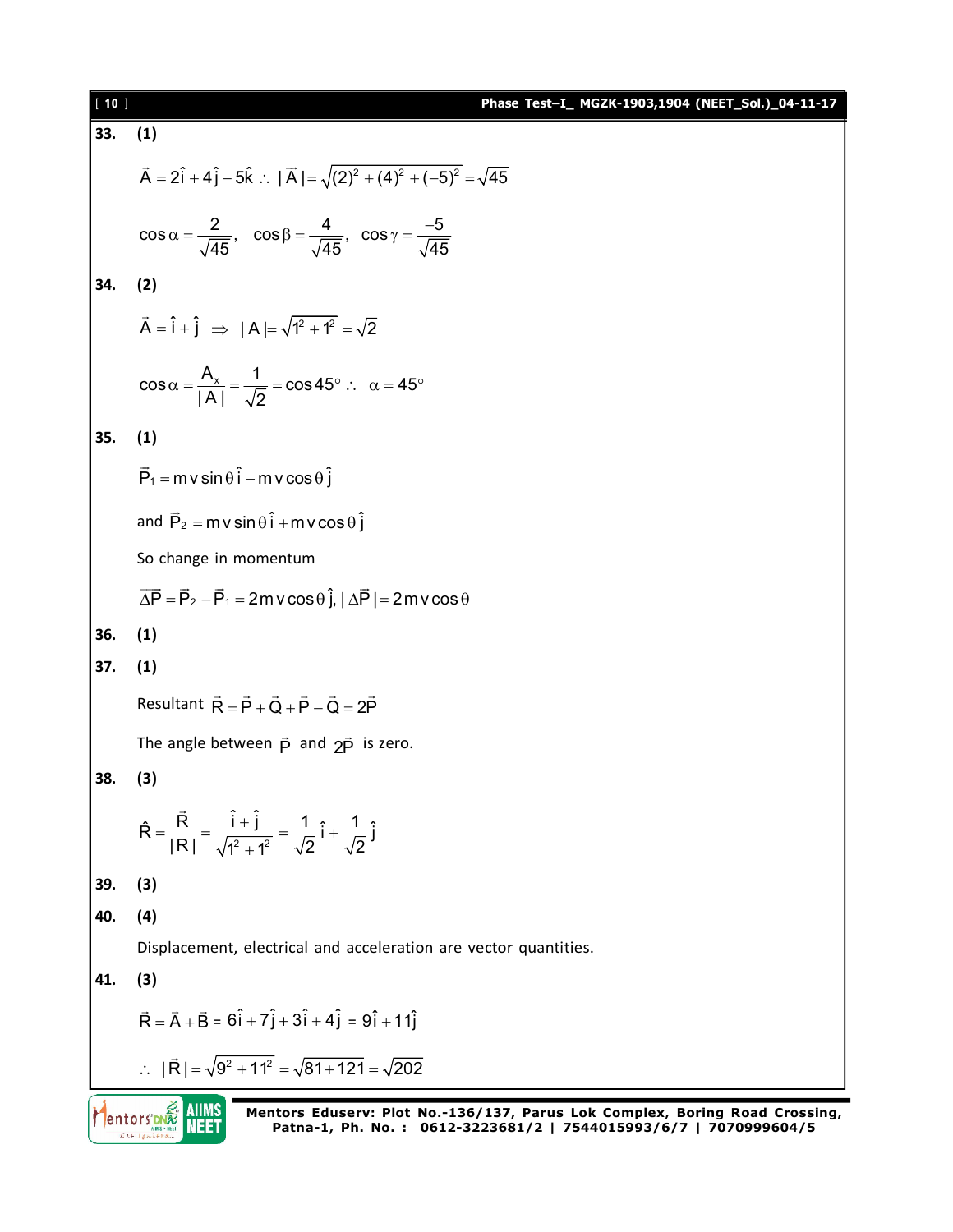|     | Phase Test-I_ MGZK-1903,1904 (NEET_Sol.)_04-11-17                                                                                       | $[11]$ |  |  |  |  |  |  |
|-----|-----------------------------------------------------------------------------------------------------------------------------------------|--------|--|--|--|--|--|--|
| 42. | (1)                                                                                                                                     |        |  |  |  |  |  |  |
|     | $\Delta v = 2v \sin \left( \frac{\theta}{2} \right) = 2 \times v \times \sin 90^{\circ}$                                                |        |  |  |  |  |  |  |
| 43. | (1)                                                                                                                                     |        |  |  |  |  |  |  |
|     | $S = \vec{r}_2 - \vec{r}_1$                                                                                                             |        |  |  |  |  |  |  |
|     | $W = \vec{F} \cdot \vec{S} = (4\hat{i} + \hat{j} + 3\hat{k}).(11\hat{i} + 11\hat{j} + 15\hat{k})$                                       |        |  |  |  |  |  |  |
|     | $= (4 \times 11 + 1 \times 11 + 3 \times 15) = 100$ J.                                                                                  |        |  |  |  |  |  |  |
| 44. | (2)                                                                                                                                     |        |  |  |  |  |  |  |
|     | $\vec{A} \times \vec{B} = \begin{vmatrix} \hat{i} & \hat{j} & k \\ 3 & 1 & 2 \\ 2 & -2 & 4 \end{vmatrix}$                               |        |  |  |  |  |  |  |
|     | $=(1 \times 4 - 2 \times -2)\hat{i} + (2 \times 2 - 4 \times 3)\hat{j} + (3 \times -2 - 1 \times 2)\hat{k}$                             |        |  |  |  |  |  |  |
|     | $= 8\hat{i} - 8\hat{j} - 8\hat{k}$                                                                                                      |        |  |  |  |  |  |  |
|     | : Magnitude of $\vec{A} \times \vec{B} =  \vec{A} \times \vec{B}  = \sqrt{(8)^2 + (-8)^2 + (-8)^2}$                                     |        |  |  |  |  |  |  |
|     | $=8\sqrt{3}$                                                                                                                            |        |  |  |  |  |  |  |
| 45. | (1)                                                                                                                                     |        |  |  |  |  |  |  |
|     | $\vec{\tau} = \vec{r} \times \vec{F} = (7\hat{i} + 3\hat{j} + \hat{k})(-3\hat{i} + \hat{j} + 5\hat{k})$                                 |        |  |  |  |  |  |  |
|     | $\vec{\tau} = \begin{vmatrix} \hat{i} & \hat{j} & \hat{k} \\ 7 & 3 & 1 \\ -3 & 1 & 5 \end{vmatrix} = 14\hat{i} - 38\hat{j} + 16\hat{k}$ |        |  |  |  |  |  |  |
|     |                                                                                                                                         |        |  |  |  |  |  |  |
|     |                                                                                                                                         |        |  |  |  |  |  |  |
|     |                                                                                                                                         |        |  |  |  |  |  |  |
|     |                                                                                                                                         |        |  |  |  |  |  |  |
|     |                                                                                                                                         |        |  |  |  |  |  |  |

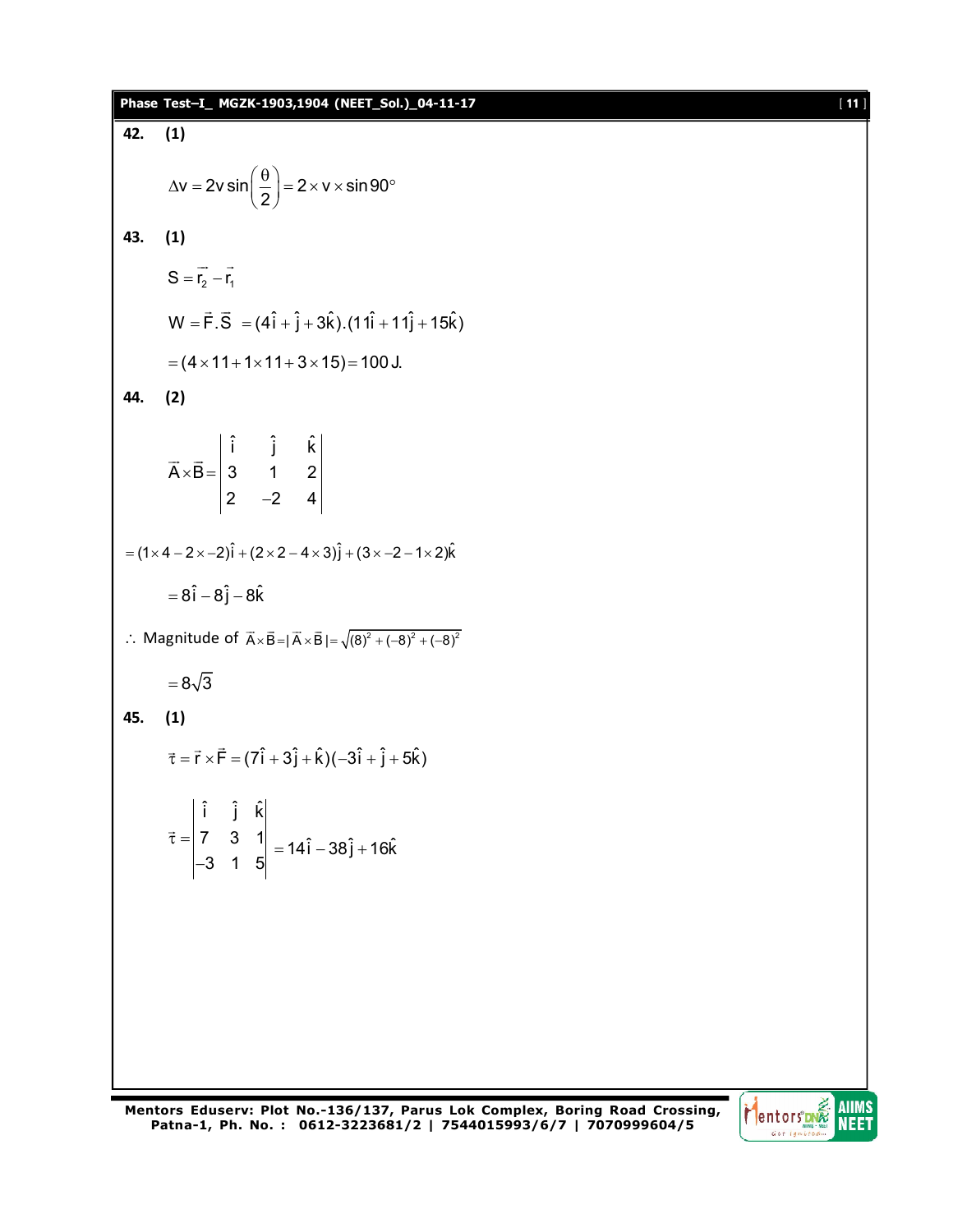| $[12]$ | Phase Test-I_ MGZK-1903,1904 (NEET_Sol.)_04-11-17                                                         |
|--------|-----------------------------------------------------------------------------------------------------------|
|        | <b>CHEMISTRY</b>                                                                                          |
| 46.    | (1)                                                                                                       |
|        | $\frac{r_{He}}{r_{CH_4}} = \sqrt{\frac{M_{CH_4}}{M_{He}}} = \sqrt{\frac{16}{4}} = 2$                      |
| 47.    | (3)                                                                                                       |
| 48.    | (2)                                                                                                       |
|        | $\frac{r_{H_2}}{r_A} = \sqrt{\frac{M_A}{2}}$<br>$6 = \sqrt{\frac{M_A}{2}}$                                |
|        | $36 = \frac{M_A}{2}$<br>$M_A = 72.$                                                                       |
| 49.    | (3)                                                                                                       |
|        | KE = $\frac{3}{2}$ nRT = $\frac{3}{2} \times \frac{1}{32} \times 8.314 \times 320$                        |
|        | $= 1.24 \times 10^2$ J                                                                                    |
| 50.    | (2)                                                                                                       |
| 51.    | (3)                                                                                                       |
| 52.    | (3)                                                                                                       |
|        | Higher the value of vanderwaal constant 'a' greater will be force of attraction, More tendency to liquify |
| 53.    | (1)<br>54. (1)<br>55. (2)<br>56. (1) 57. (3)                                                              |
| 58.    | 59. (4)<br>(4)                                                                                            |
| 60.    | (2)                                                                                                       |
|        | No. of atoms = $\frac{10.6}{106} \times 6 \times N_A$                                                     |
| 61.    | $62.$ (1)<br>(4)                                                                                          |
| 63.    | (1)                                                                                                       |
|        | No. of moles = $\frac{6 \times 10^{20}}{6.022 \times 10^{23}}$ = 10 <sup>-3</sup> mol.                    |
|        | Molarity = $\frac{10^{-3}}{0.1}$ = 0.01M.                                                                 |
|        |                                                                                                           |